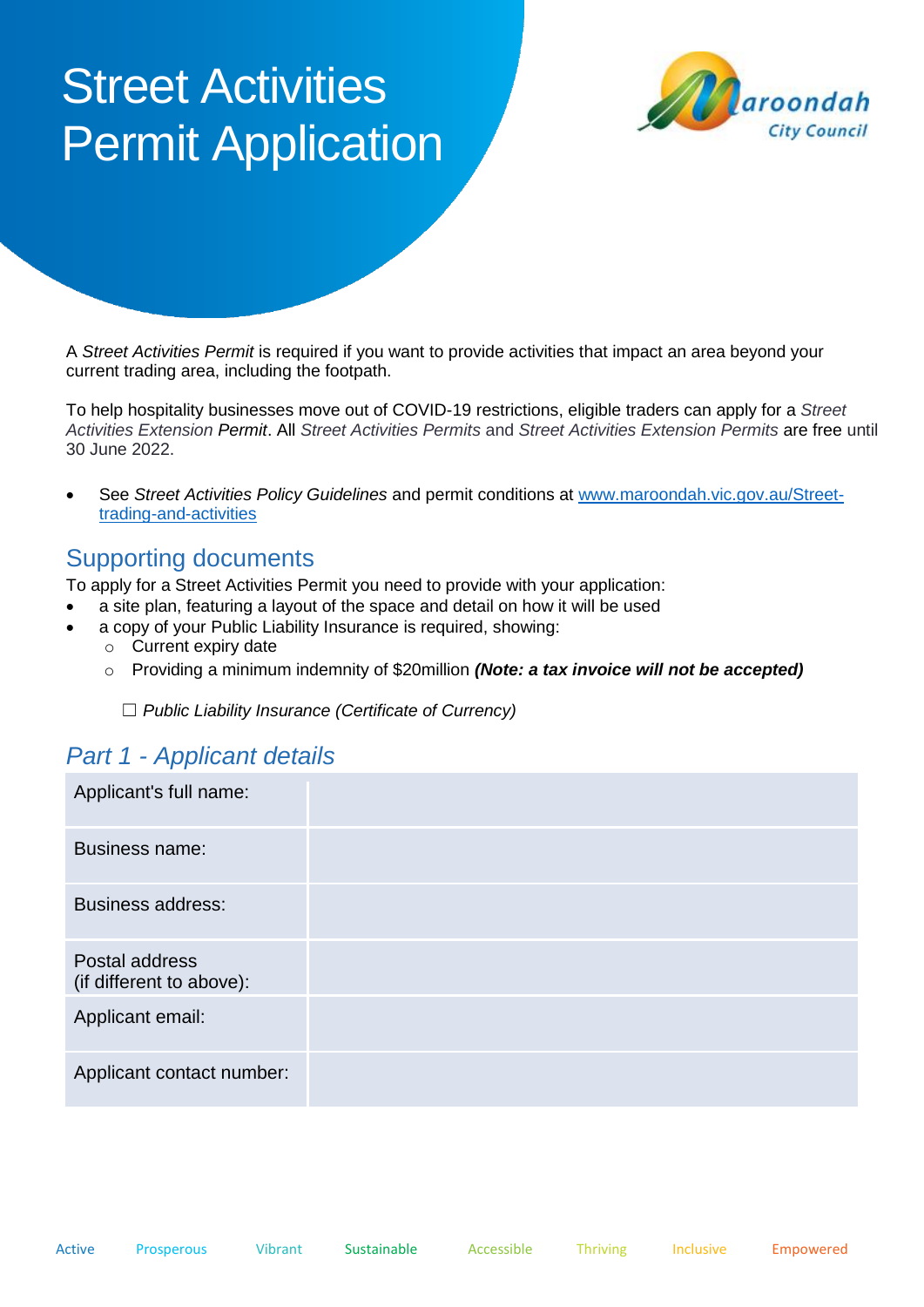

# *Part 2 - Street Activities Permit application*

#### **Tick the elements you wish to set up within the outdoor dining area:**

| Categories available (based on space up to 6m <sup>2</sup> ) |                                                 |        |                          |  |  |
|--------------------------------------------------------------|-------------------------------------------------|--------|--------------------------|--|--|
| $\Box$                                                       | Tables and chairs                               | $\Box$ | Shade shelters/umbrellas |  |  |
| П                                                            | A-Board (max. 2) (1m high x 600mm wide in size) | $\Box$ | Pot plants/planter boxes |  |  |
| □                                                            | <b>Protective barriers</b>                      | $\Box$ | Goods display            |  |  |
| $\Box$                                                       | Other (please specify):                         |        |                          |  |  |
| $\Box$                                                       | Do you require additional space?                |        |                          |  |  |
|                                                              | Total square metres required:                   |        |                          |  |  |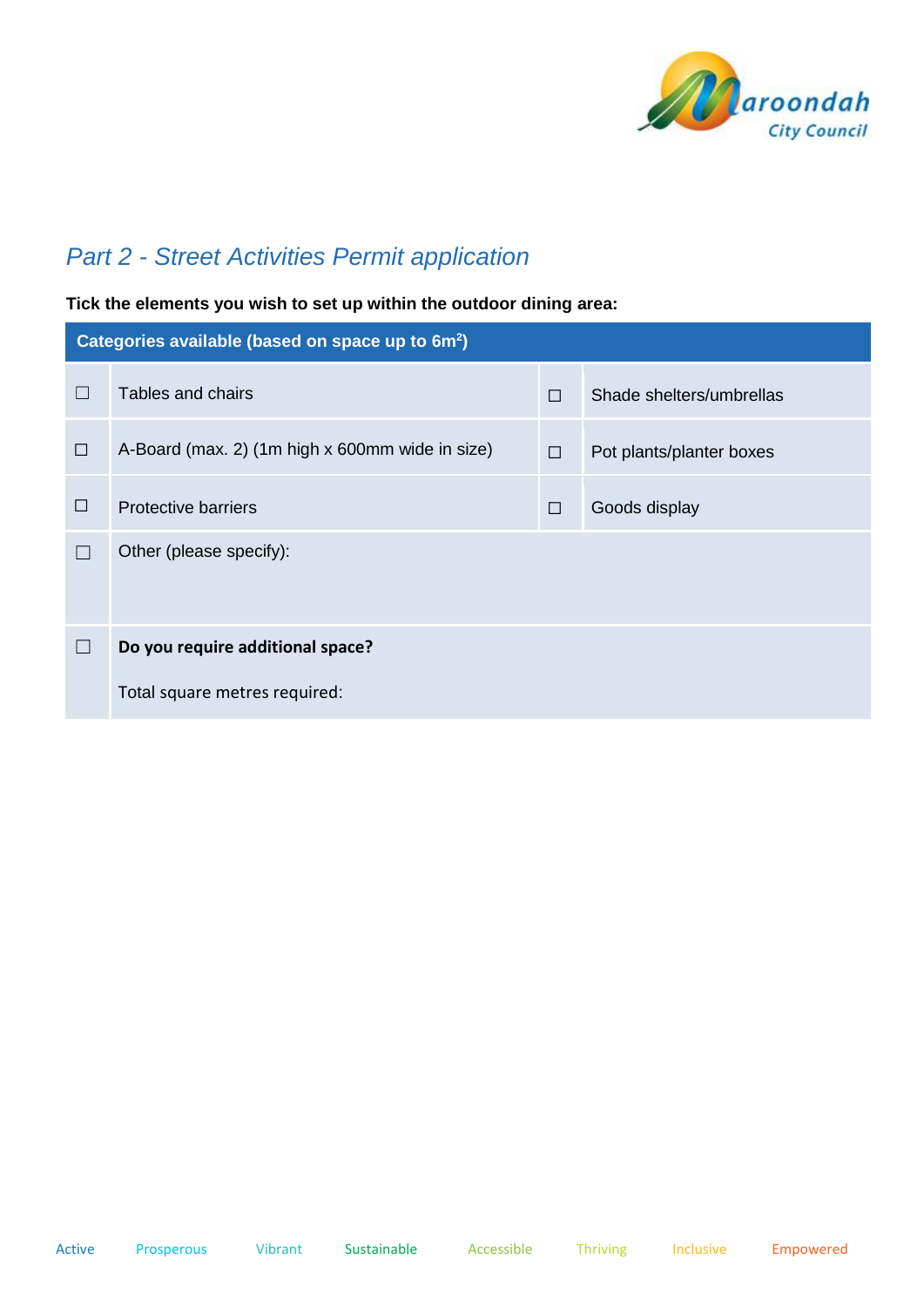

## *Site plan*

A sketch of the proposed site plan must be provided with your application. The site plan must show the preferred location of all items in the space including advertising signs/A-boards, display goods, tables and chairs, seating, umbrellas, safety barriers or any other items. Please indicate the width and length of proposed area and location of existing infrastructure including trees, pit covers, street lighting poles, bins and other permanent fixtures.

Note: A-board sign must not exceed 1 metre high x 0.6 metres wide.

#### **Once the proposed area has been inspected and approved by Council, the permitted trading zone will be defined.**

**\*Once the proposed area has been inspected and approved by Council, the permitted trading zone will be defined.**